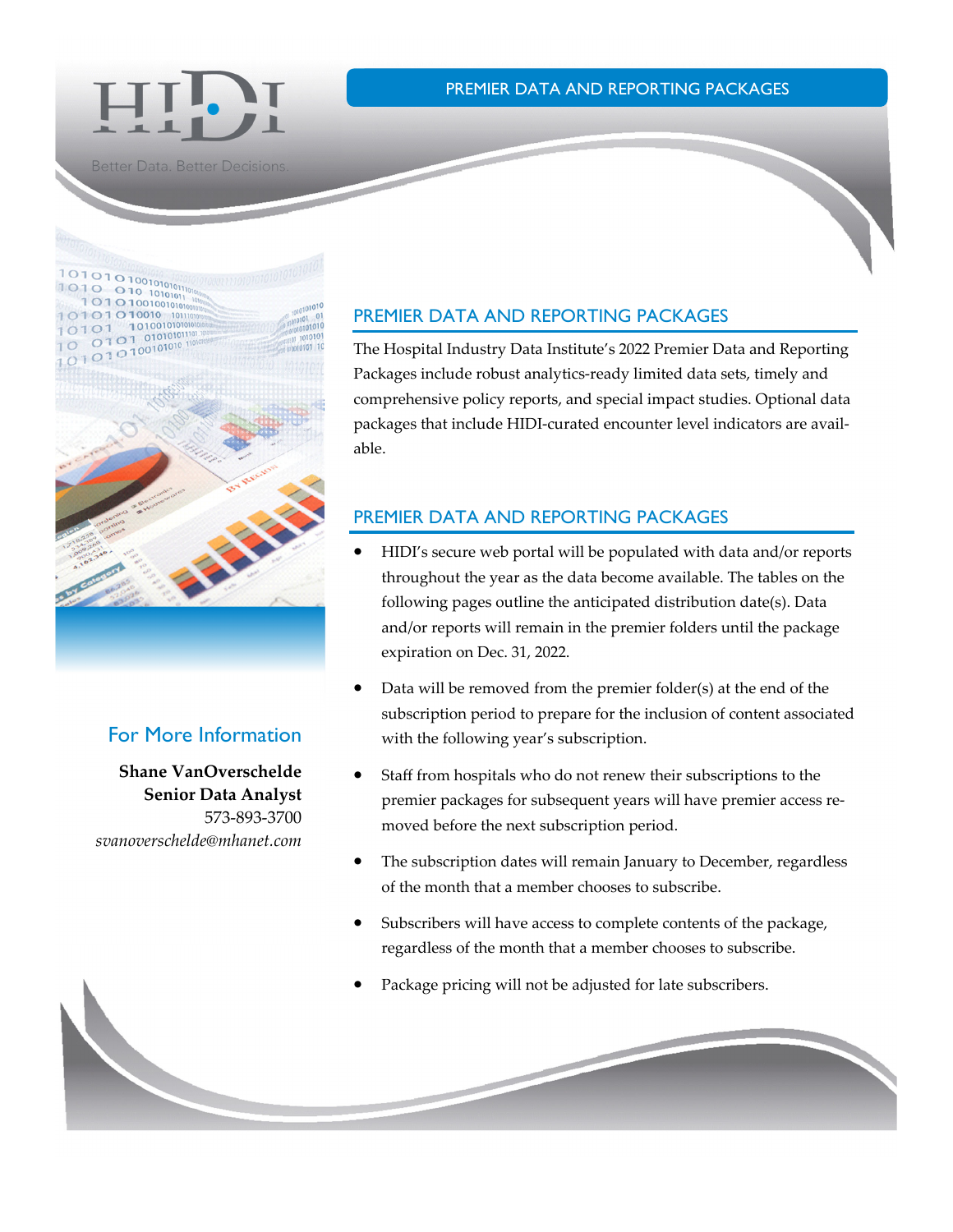| 2022 Premier DATA Package                                                                                                                                                                                                                                                                                                                                                                                |                                                               |                                                                                       |                                                                                       |                                   |                                |  |  |  |
|----------------------------------------------------------------------------------------------------------------------------------------------------------------------------------------------------------------------------------------------------------------------------------------------------------------------------------------------------------------------------------------------------------|---------------------------------------------------------------|---------------------------------------------------------------------------------------|---------------------------------------------------------------------------------------|-----------------------------------|--------------------------------|--|--|--|
| <b>DATA PACKAGE</b>                                                                                                                                                                                                                                                                                                                                                                                      | <b>FORMAT</b>                                                 | <b>ANTICIPATED</b><br><b>DISTRIBUTION</b>                                             | <b>DATA YEAR</b>                                                                      | <b>HIDI AA</b><br><b>CATEGORY</b> | <b>AVAILABLE</b><br>A LA CARTE |  |  |  |
| MO Inpatient Record-Level Database<br>Includes record-level HIPAA-defined limited datasets; all of Missouri's hospital<br>discharges with associated diagnoses, procedures, DRGs, MDCs, patient<br>demographics, etc.                                                                                                                                                                                    | Microsoft Access<br>database or comma-<br>delimited text file | Quarterly -<br>February 2022<br>Quarterly - May                                       | <b>FFY 2021</b><br>$QI - Q4$<br><b>FFY 2022</b>                                       | Strategic<br>Planning             | <b>YES</b><br>\$3800           |  |  |  |
|                                                                                                                                                                                                                                                                                                                                                                                                          |                                                               | 2022<br>Quarterly -<br>August 2022<br>Quarterly -<br>November 2022                    | QI<br><b>FFY 2022</b><br>QI - Q2<br><b>FFY 2022</b><br>$Q1 - Q3$                      |                                   |                                |  |  |  |
| MO Outpatient Record-Level Database (Classified)                                                                                                                                                                                                                                                                                                                                                         | Microsoft Access<br>database or comma-<br>delimited text file | Quarterly -<br>February 2022                                                          | <b>FFY 2021</b><br>$QI - Q4$                                                          | Strategic<br>Planning             | <b>YES</b><br>\$3800           |  |  |  |
| Includes encounter-level HIPAA-defined limited datasets; outpatient visits<br>termed classified, in that records exclude revenue categories of laboratory,<br>trauma response, clinic, freestanding clinic, home health visits, ambulance and<br>select others.                                                                                                                                          |                                                               | Quarterly - May<br>2022<br>Quarterly -<br>August 2022<br>Quarterly -<br>November 2022 | <b>FFY 2022</b><br>QI<br><b>FFY 2022</b><br>QI-Q2<br><b>FFY 2022</b><br>$QI - Q3$     |                                   |                                |  |  |  |
| MO Outpatient Record-Level Database (Unclassified)                                                                                                                                                                                                                                                                                                                                                       | Microsoft Access<br>database or comma-<br>delimited text file | Quarterly -<br>February 2022                                                          | <b>FFY 2021</b><br>QI-Q4                                                              | Strategic<br>Planning             | <b>YES</b><br>\$2600           |  |  |  |
| Includes encounter-level HIPAA-defined limited datasets; outpatient visits<br>termed unclassified, in that records are associated with the following revenue<br>categories: laboratory, trauma response, clinic, freestanding clinic, home health<br>visits, ambulance and select others. Because the unclassified data elements are<br>not required reporting components, reporting is less consistent. |                                                               | Quarterly - May<br>2022<br>Quarterly -<br>August 2022<br>Quarterly -<br>November 2022 | <b>FFY 2022</b><br>QI<br><b>FFY 2022</b><br>$QI - Q2$<br><b>FFY 2022</b><br>$Q1 - Q3$ |                                   |                                |  |  |  |
| <b>Annual Licensing Survey Raw Data File</b>                                                                                                                                                                                                                                                                                                                                                             | Text file<br><b>Excel file</b>                                | Annually - Third<br>Quarter 2022                                                      | 2021                                                                                  | Finance                           | <b>YES</b><br>\$650            |  |  |  |
| Includes all the public data elements, at the hospital level, of the most current<br>annual licensing survey. Also includes a user-defined, Excel-based report<br>generator. This tool provides a user-friendly interface to query the annual<br>licensing survey raw data file.                                                                                                                         |                                                               |                                                                                       |                                                                                       |                                   |                                |  |  |  |

## 2022 Premier DATA Package Enhanced Indicator Bundles

| <b>DATA PACKAGE</b>                                                                                                                                                 | <b>FORMAT</b>                                                 | <b>ANTICIPATED</b><br><b>DISTRIBUTION</b> | <b>DATA YEAR</b>             | <b>HIDI AA</b><br><b>CATEGORY</b> | <b>AVAILABLE</b><br>A LA CARTE |
|---------------------------------------------------------------------------------------------------------------------------------------------------------------------|---------------------------------------------------------------|-------------------------------------------|------------------------------|-----------------------------------|--------------------------------|
| *Enhanced Indicator Bundle 1                                                                                                                                        | <b>Microsoft Access</b><br>database or comma-                 | Quarterly -<br>February 2022              | <b>FFY 2021</b><br>$QI - Q4$ | <b>Strategic</b><br>Planning      | <b>NO</b>                      |
| Data files including HIDI-curated encounter-level indicators of chronic disease,<br>behavioral health/risk, patient safety and quality (AHRQ), healthcare-acquired  | delimited text file                                           | Quarterly - May<br>2022                   | <b>FFY 2022</b><br>QI        |                                   |                                |
| conditions (HAC), social determinants of health and expanded patient<br>geographic assignments.                                                                     |                                                               | $Quarterly -$<br>August 2022              | <b>FFY 2022</b><br>$QI - Q2$ |                                   |                                |
|                                                                                                                                                                     |                                                               | Quarterly -<br>November 2022              | <b>FFY 2022</b><br>$Q1 - Q3$ |                                   |                                |
| *Enhanced Indicator Bundle 2                                                                                                                                        | Microsoft Access<br>database or comma-<br>delimited text file | $Quarterly -$<br>February 2022            | <b>FFY 2021</b><br>$QI - Q4$ | Strategic<br>Planning             | <b>NO</b>                      |
| Data files including HIDI-curated encounter-level indicators of risk-adjusted<br>mortality, severity-adjusted length-of-stay, risk-adjusted 30-day readmissions and |                                                               | Quarterly - May<br>2022                   | <b>FFY 2022</b><br>QI        |                                   |                                |
| enhanced patient-identifier detail.                                                                                                                                 |                                                               | Quarterly -<br>August 2022                | <b>FFY 2022</b><br>$QI - Q2$ |                                   |                                |
|                                                                                                                                                                     |                                                               | Quarterly -<br>November 2022              | <b>FFY 2022</b><br>$Q1 - Q3$ |                                   |                                |

\*These quarterly enhanced files link directly to the patient-level limited data sets within the Premier Data Package. More information about these enhanced data files can be found [online.](https://www.mhanet.com/mhaimages/HIDI/Enriched_Data_Layouts_2022.pdf)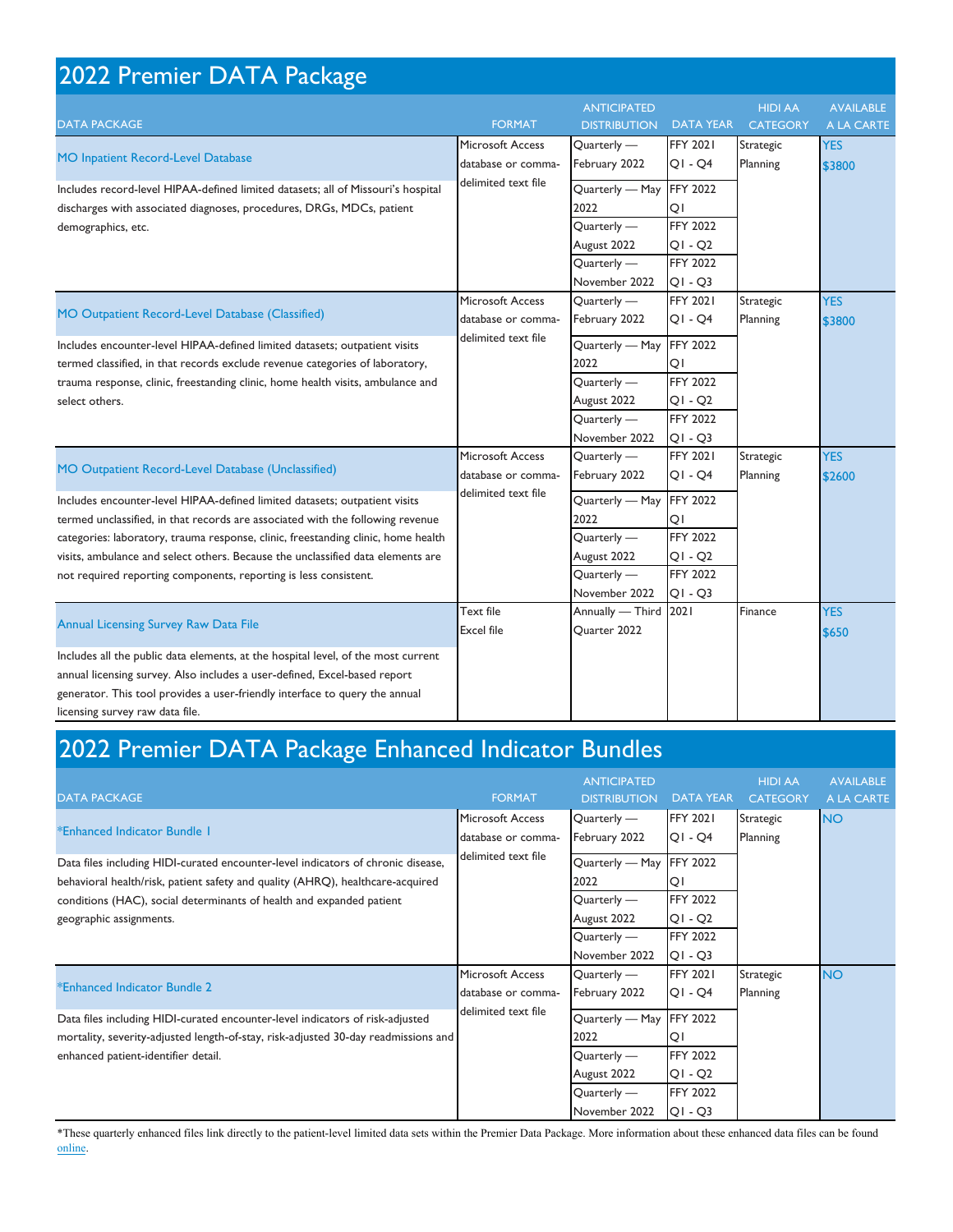# 2022 Premier REPORTING Package

| <b>REPORTING PACKAGE</b>                                                                                                                                                                                                                                                                                                                                                                                                                                                                                             | <b>FORMAT</b>            | <b>ANTICIPATED</b><br><b>DISTRIBUTION</b> | <b>DATA YEAR</b>                                  | <b>HIDI AA</b><br><b>CATEGORY</b> | <b>AVAILABLE</b><br>A LA CARTE |
|----------------------------------------------------------------------------------------------------------------------------------------------------------------------------------------------------------------------------------------------------------------------------------------------------------------------------------------------------------------------------------------------------------------------------------------------------------------------------------------------------------------------|--------------------------|-------------------------------------------|---------------------------------------------------|-----------------------------------|--------------------------------|
| Inpatient/Outpatient Combined Physician Loyalty Reports<br>Provides physician-specific aggregate data for all HIDI hospitals; provides patient database<br>counts for combinations of attending physician name, patient ZIP code, patient<br>city and state, payer and DRG (on inpatient records). The patient counts are<br>listed by specific hospital.                                                                                                                                                            | Microsoft<br>Access      | Annually -<br>February 2022               | <b>FFY 2021</b>                                   | Strategic<br>Planning             | <b>YES</b><br>\$950            |
| <b>Price Transparency Report</b>                                                                                                                                                                                                                                                                                                                                                                                                                                                                                     | Advantage<br>Optics      | Quarterly                                 | 2017-2022                                         | Finance                           | <b>NO</b>                      |
| Provides an interactive reporting interface, allowing the user to display their<br>hospital charges stacked against the average, across variables like MDC, DRG,<br>patient county, primary diagnosis, payer, race and attending physician.                                                                                                                                                                                                                                                                          |                          |                                           |                                                   |                                   |                                |
| <b>Hospital Profile Report</b><br>Provides a comprehensive description of HIDI acute care hospitals, critical<br>access hospitals, children's hospitals and cancer hospitals using key statistics and<br>indicators from the Medicare cost report and other data files from the Centers<br>for Medicare & Medicaid Services.                                                                                                                                                                                         | Microsoft<br>Excel       | Annually -<br>Second Quarter<br>2022      | HCRIS,<br><b>IPPS/OPPS</b><br><b>Impact Files</b> | Strategic<br>Planning             | <b>NO</b>                      |
| Medicare Provider Analysis and Review (MEDPAR) Reports - Average<br>Hospital Charges for Medicare Patients - DRG and Data File<br>Displays a hospital-by-hospital comparison of average ancillary charges and total<br>charges for Medicare patients, by DRG, as reported in the Medicare Final Rule<br>MedPAR file.                                                                                                                                                                                                 | PDF, ASCII<br>data files | Annually —<br>Fourth Quarter<br>2022      | <b>FFY 2021</b>                                   | Finance                           | <b>YES</b><br>\$650            |
| Seven-Year Trends (Annual Survey)<br>Includes information depicting trends as observed on the seven most recent<br>annual licensing surveys. The information is grouped in multiple breakout<br>categories, including bed size, ownership status, hospital types, geographical<br>regions and congressional districts; includes trends in revenue, uncompensated<br>care, expenses, profit margins, payer information, hospital staff, beds and<br>utilization. Maps and graphs are provided to augment the reports. | <b>PDF</b>               | Annually —<br>Third Quarter 2022          | 2015-2021                                         | Finance                           | <b>NO</b>                      |
| Case-Mix Index Report<br>Provides a hospital-by-hospital comparison of the most current five years' case-<br>mix index, DRG weight sum and patient discharges. The report is filterable by<br>payer and patient discharge status.                                                                                                                                                                                                                                                                                    | Advantage<br>Optics      | Quarterly                                 | 2017-2022                                         | Finance                           | NO                             |
| <b>Modeling Utilities</b><br>Periodically, HIDI will make available timely selected modeling utilities for use<br>by its member hospitals.                                                                                                                                                                                                                                                                                                                                                                           | Model-<br>dependent      | As available                              | Model-<br>dependent                               | Model-<br>dependent               | <b>NO</b>                      |

The Premier Data and Reporting packages only are available for HIDI participating hospitals. See reverse for package pricing.